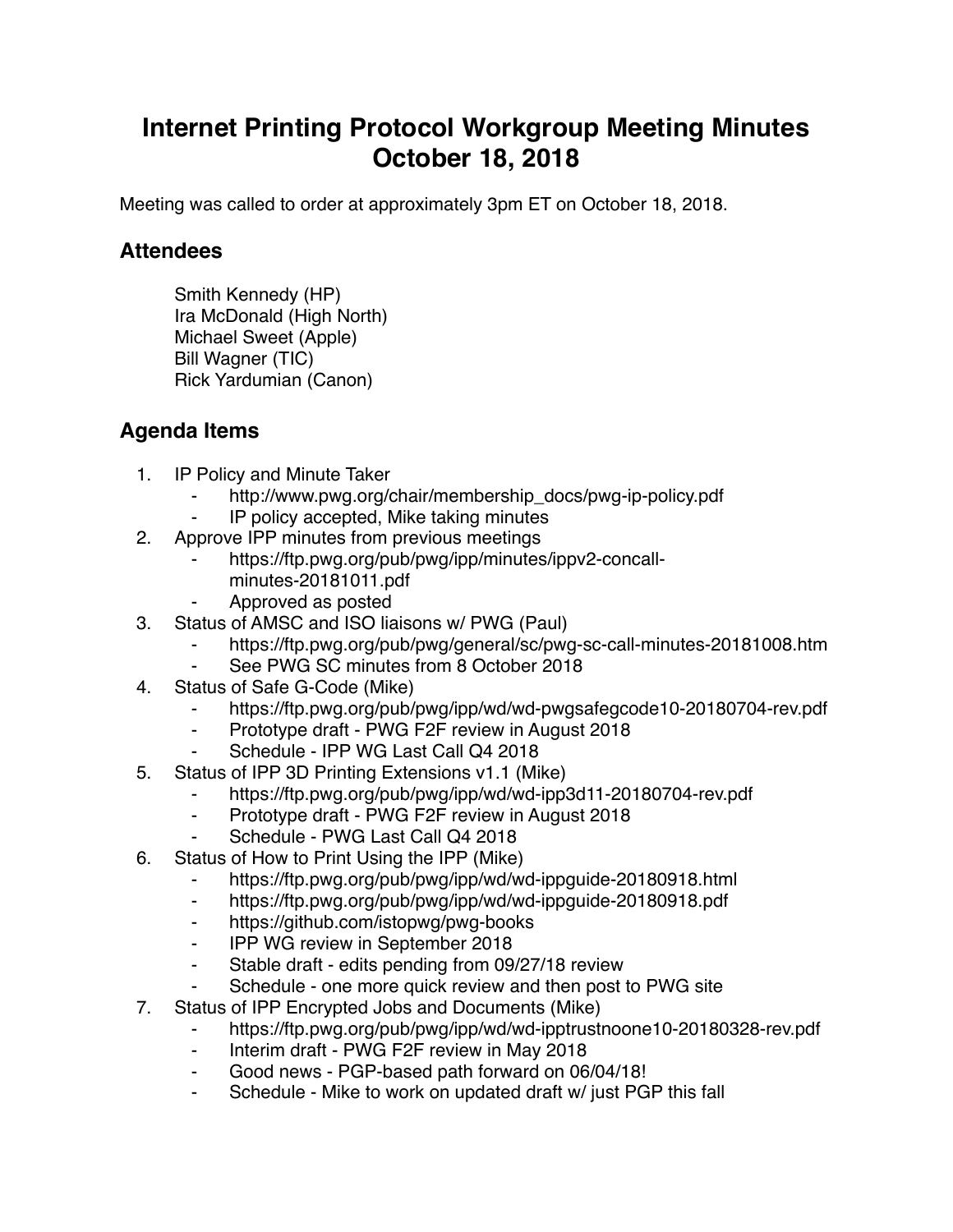- 8. Status of IPP System Service (Ira/Mike)
	- ⁃ https://ftp.pwg.org/pub/pwg/ipp/wd/wd-ippsystem10-20180701-rev.pdf
	- Prototype draft PWG F2F review in August 2018
	- ⁃ Prototyping tasks being tracked as a Github project
	- ⁃ Schedule prototype in "ippserver" Stable draft in Q3/Q4 2018
- 9. Status of IPP Everywhere Printer Self-Certification 1.0 Update 3?
	- ⁃ http://ftp.pwg.org/pub/pwg/ipp/minutes/ippv2-f2f-minutes-20180515.pdf
		- ⁃ Goals, ipptool and ippfind updates
	- ⁃ Now have code signing certificate!
	- ⁃ But Mike is having some issues building Windows 32-bit tools and 64-bit installers
	- Schedule Mike to release beta of update 3 for testing soon
- 10. Status of IPP Everywhere 1.1 (Mike)
	- https://ftp.pwg.org/pub/pwg/ipp/wd/wd-ippeve11-20180926-rev.pdf
	- ⁃ Prototype draft IPP WG review on 9/27/18
	- Schedule Q3/Q4 2018
- 11. Status of IPP Everywhere 1.1 Self-Certification Manual 1.1 (Mike)
	- https://ftp.pwg.org/pub/pwg/ipp/wd/wd-ippeveselfcert11-20180704-rev.pdf
	- ⁃ Prototype draft PWG F2F review in August 2018
	- Schedule Q3/Q4 2018
- 12. Status of IPP Document Object v1.1 (Mike)
	- https://ftp.pwg.org/pub/pwg/ipp/wd/wd-ippdocobject11-20180919.pdf
	- http://www.pwg.org/archives/ipp/2018/019777.html
	- ⁃ Initial draft, reviewed at October 11, 2018 concall
	- ⁃ Global: Add year for original PWG5100.5 reference
	- Schedule TBD
- 13. Review of IPP Job Extensions v1.1 (Mike)
	- https://ftp.pwg.org/pub/pwg/ipp/wd/wd-ippjobext11-20180926-rev.pdf
	- ⁃ http://www.pwg.org/archives/ipp/2018/019781.html
	- ⁃ http://www.pwg.org/archives/ipp/2018/019782.html
	- ⁃ Initial draft for IPP WG review
	- ⁃ Abstract: "... defines IPP attributes for ..."
	- Section 1:
		- ⁃ "This IPP specification ..."
		- ⁃ Add short discussion of this being an errata update, with forward reference to changes section.
	- ⁃ Section 1.6:
		- ⁃ "The original version of this specification [PWG5100.7-YYYY] ..."
	- ⁃ Global: Add year for original PWG5100.7 reference
	- Section 4.2.1:
		- "An error is reported when ..."
	- ⁃ Section 4.2.3:
		- "A warning is reported when ..."
		- "MAY" -> "might" on line 485
	- Section 4.3.2:
		- Fix [STD92] reference
		- ⁃ "specifies a the type of content optimization to perform on the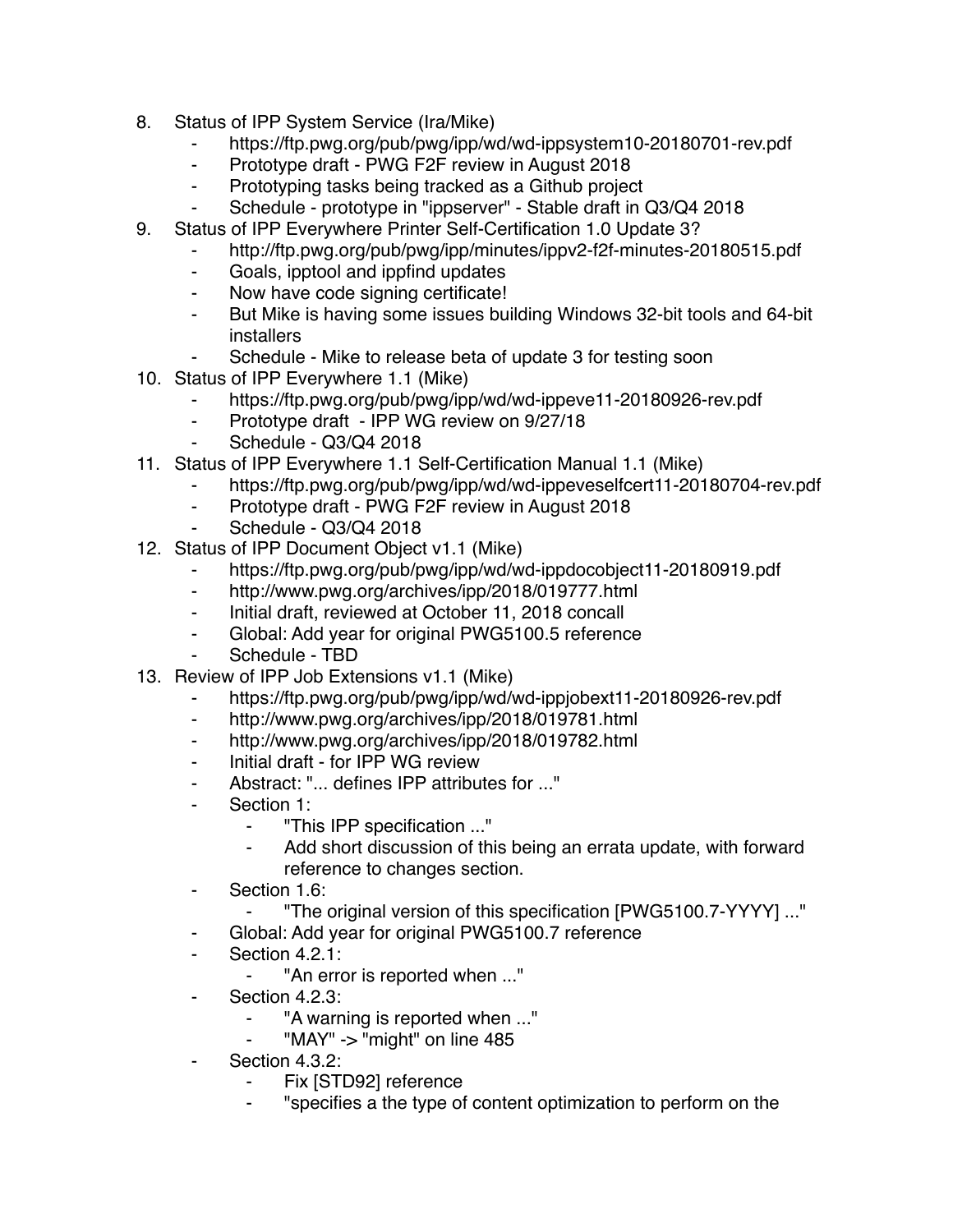Document data." (and drop mention of print-quality)

- ⁃ "Keyword values specify the type of content to optimize, including:"
- Drop "optimize for ..." and just describe the keyword values
- ⁃ Section 4.4.3:
	- ⁃ "this attribute" (at end of sentence).
- Section 5.1:
	- ⁃ Fix digital-signature-did-not-verify
	- Drop first sentences of errors-detected and warnings-detected, reword
- Section 5.2:
	- ⁃ "Print on US Letter or ISO A4 media"
	- Add Note: with reference to MSN2 and what "choice" prefix means.
- Section 6.x:
	- "The Client can retry ..." instead of MAY, drop "at some later point in time", reword "expectation that the capacity ..."
- Section 7.x:
	- ⁃ "The original version of this specification [PWG5100.7-YYYY] ..."
- Section 7.2:
	- compression-supplied: "data. Auditing of" (drop and, split sentences)
	- ⁃ document-charset-supplied: Superseded by Document Status attribute
	- job-xxx-actual: The corresponding Job Template attribute is obsolete.
	- output-device-actual: This attribute is redundant with the ...
- Section 7.4:
	- ⁃ xxx-default, xxx-supported: The corresponding Job Template attribute ...
- Section 8.1:
	- ⁃ "The original version of this specification [PWG5100.7-YYYY] ..."
- Add job-mandatory-attributes-supported (boolean) Printer Description attribute, make it RECOMMENDED if job-mandatory-attributes is supported.
- Section 14.1:
	- ⁃ "The original version of this specification [PWG5100.7-YYYY] ..."
	- Add note about recommended "job-mandatory-attributes-supported (boolean)"
- Status: Interim
- Schedule TBD
- 15. Status/Review of IPP HTTP Authentication best practices (Smith)
	- https://ftp.pwg.org/pub/pwg/ipp/wd/wd-ippauth-20180913-rev.pdf
	- ⁃ http://www.pwg.org/archives/ipp/2018/019766.html
	- Interim draft PWG F2F review in August 2018
	- ⁃ IPP WG consensus to publish as PWG Best Practice
	- ⁃ Did not get to this
	- Schedule TBD
- 16. Status/Review of JPS2 v2 (Smith)